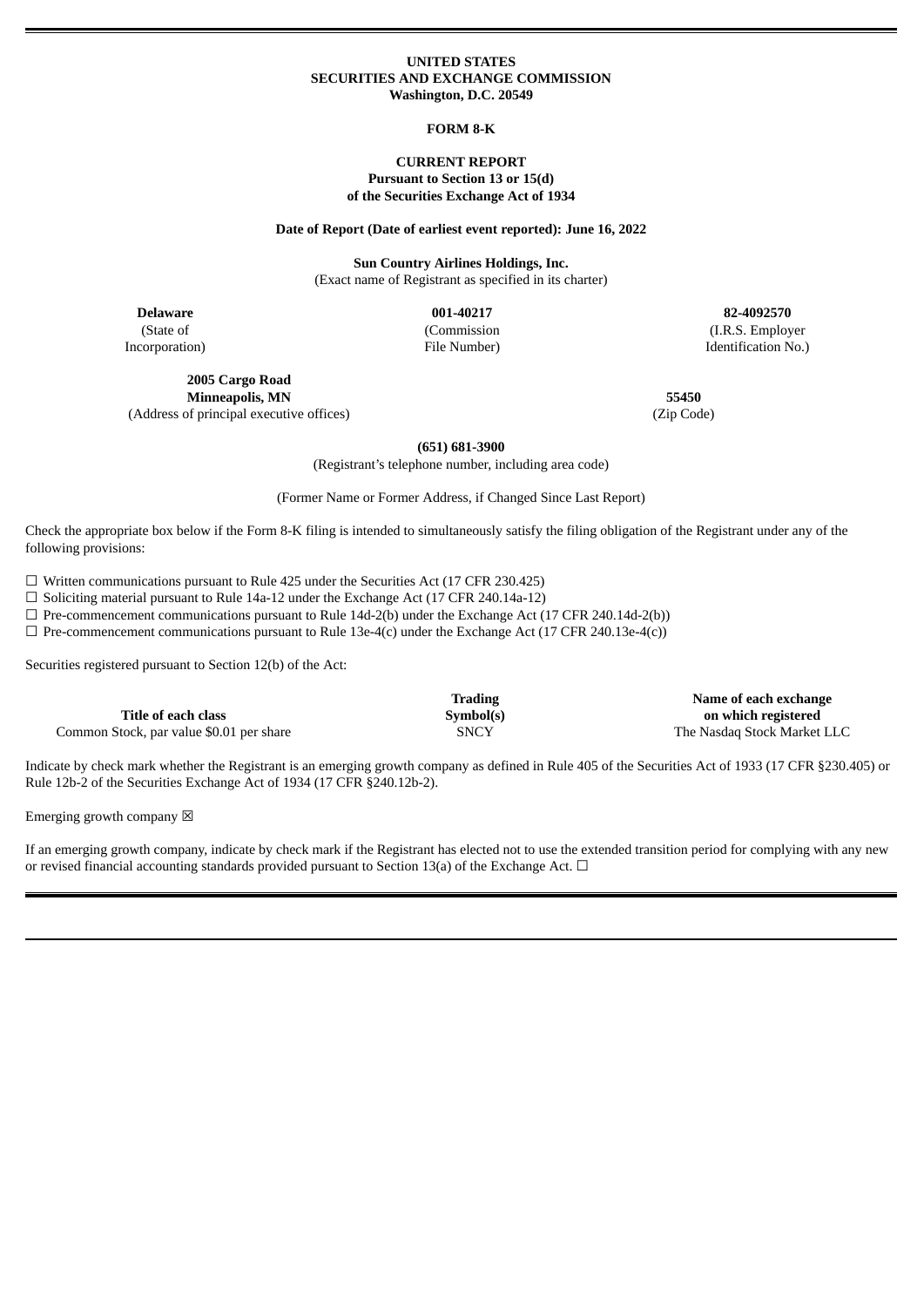#### **Item 5.07 Submission of Matters to a Vote of Security Holders.**

- a. On June 16, 2022, Sun Country Airlines Holdings, Inc. (the "Company") held its annual meeting of stockholders (the "Annual Meeting"). The matters voted upon at the Annual Meeting and the final results of such voting are set forth below. A more complete description of each proposal is set forth in the Company's definitive proxy statement filed with the Securities and Exchange Commission on April 29, 2022.
- b. **Proposal 1**. To elect Patrick Kearney, Thomas C. Kennedy, and Antoine Munfakh to the board of directors of the Company as Class I directors, in each case, for a term of three years expiring at the annual meeting of stockholders to be held in 2025. The Company's stockholders duly elected Patrick Kearney, Thomas C. Kennedy and Antoine Munfakh, by at least a plurality of the votes cast, to serve as Class I directors until the 2025 annual meeting of stockholders and until his successor is duly elected and qualified. The results of the voting were as follows:

| Nominee           | Votes For  | Votes Withheld | <b>Broker Non-Votes</b> |
|-------------------|------------|----------------|-------------------------|
| Patrick Kearney   | 45.192.461 | 10.845.093     | 624.988                 |
| Thomas C. Kennedy | 48.918.804 | 7,118,750      | 624.988                 |
| Antoine Munfakh   | 35,892,974 | 20,144,580     | 624,988                 |

**Proposal 2**. To ratify the appointment of KPMG LLP as the Company's independent registered public accounting firm for the fiscal year ending December 31, 2022. The Company's stockholders ratified the selection of KPMG LLP as the Company's independent registered public accounting firm for the fiscal year ending December 31, 2022. The results of the voting were as follows:

| <b>Votes For</b> | Votes Against      | Abstentions |
|------------------|--------------------|-------------|
| 56,654,479       | <b>DO</b><br>3,614 | 4,449       |